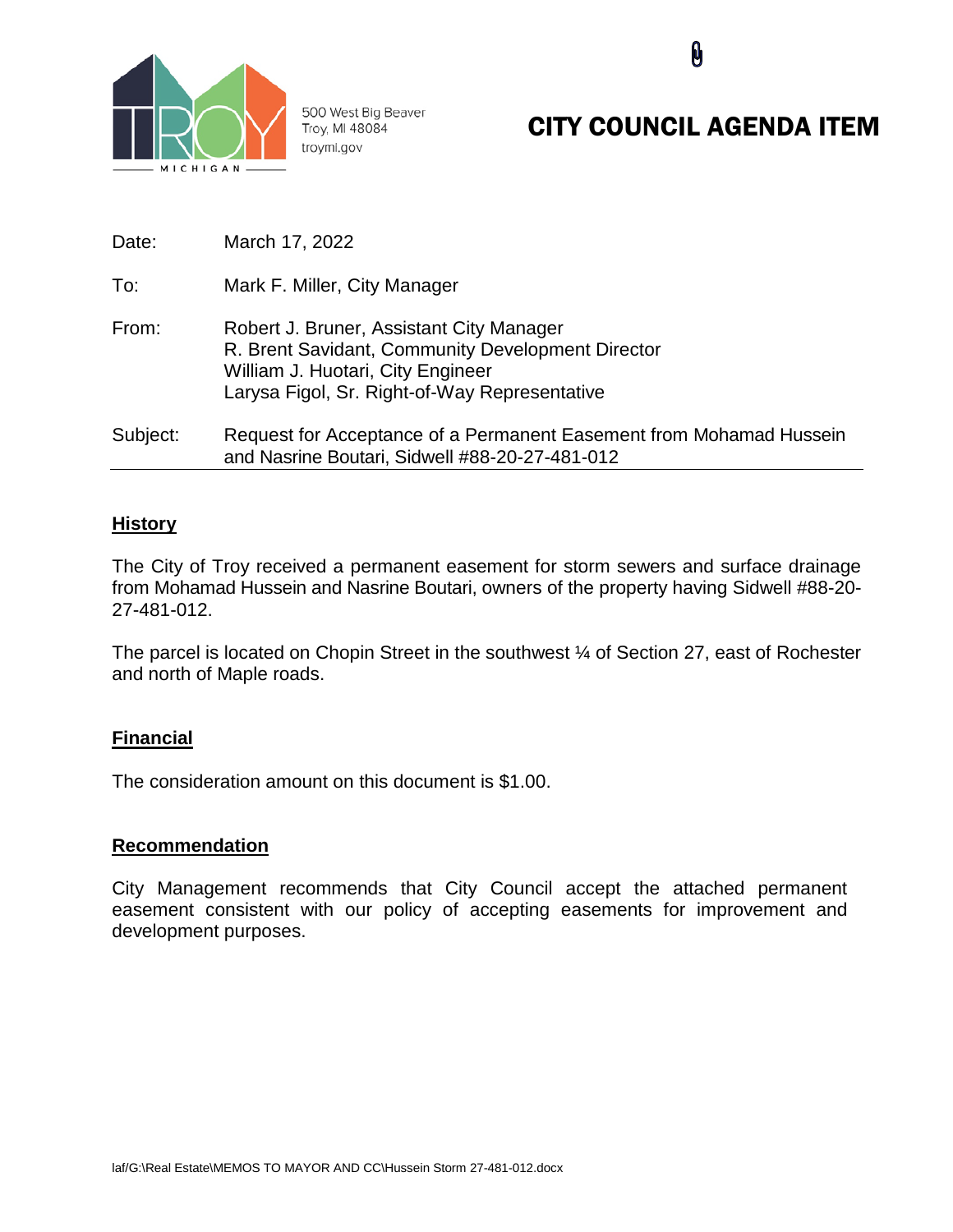

# **GIS Online**



Notes:

**Easement** Storm sewers & surface drainage #88-20-27-481-012 Hussein, Mohamad & Boutari, Nasrine

Map Scale: 1= 212

Note: The information provided by this application has been compiled from recorded deeds, plats, tax maps, surveys, and Other The information provided by this application has been compiled from recorded deeds, plats, tax maps, surveys, and<br>Created: March 17, 2022 **information represented should be consulted for verification**.<br>Information re